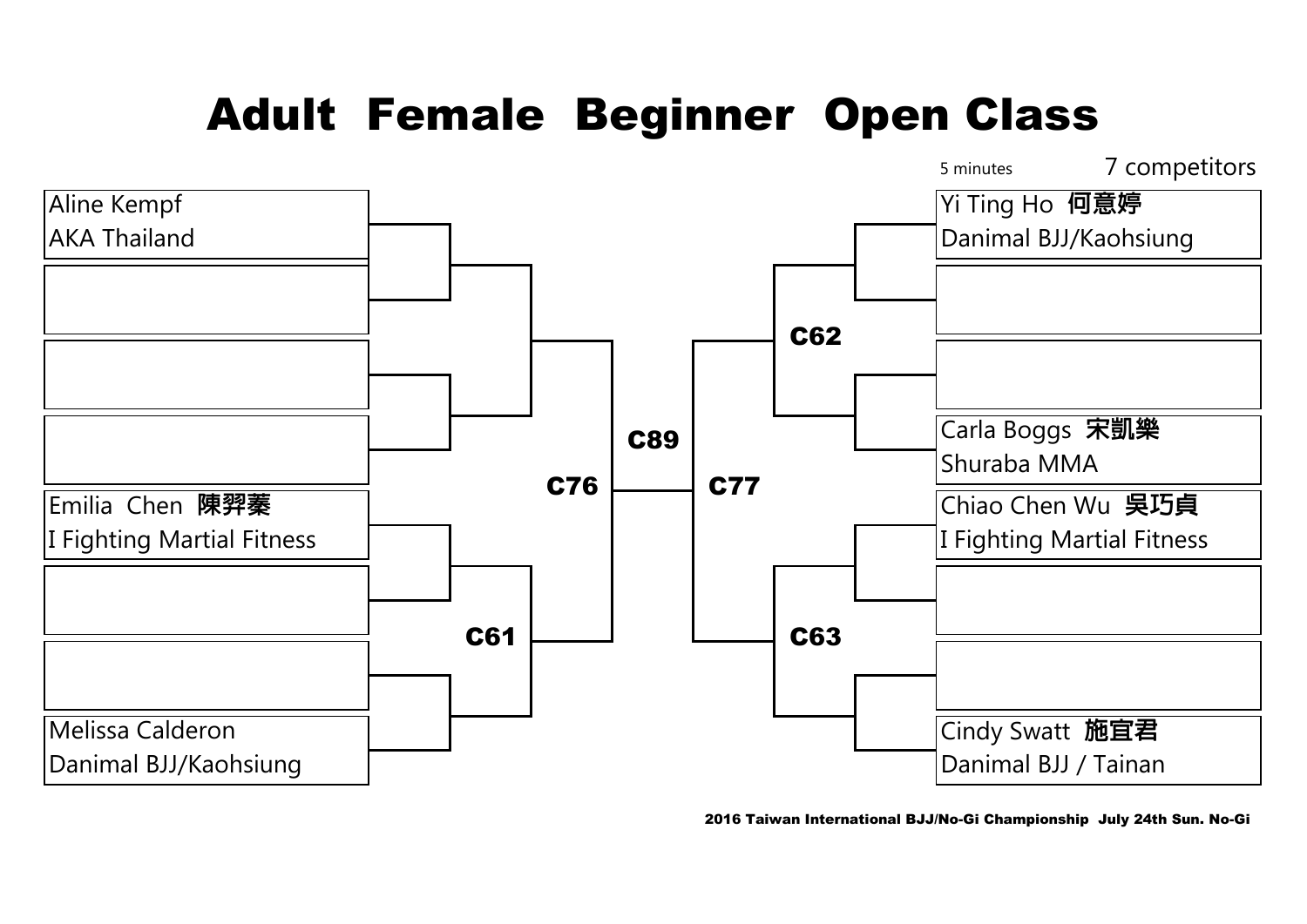## Adult Beginner Open Class



2016 Taiwan International BJJ/No-Gi Championship July 24th Sun. No-Gi